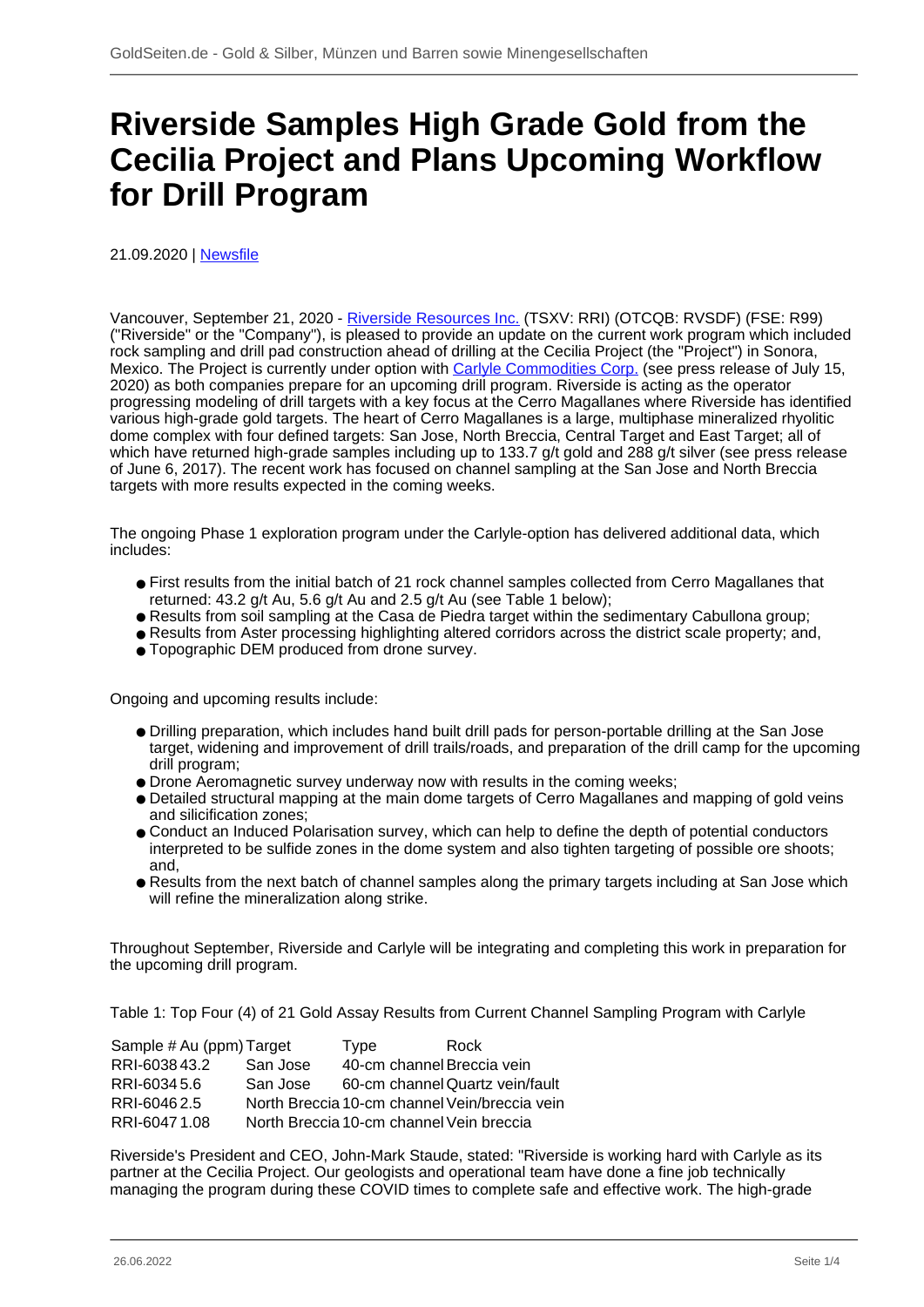samples crossing high level structures could point to wider potential targets below and we look forward to drilling at San Jose and North Breccia in the near future."

Exploration at Cerro Magallanes Target:

Phase 1 exploration has defined and confirmed extensive high-grade mineralization on surface at the San Jose and North Breccia targets as highlighted in Figure 1 below. The latest sampling returned 43.2 g/t Au and 5.6 g/t Au from part of a more extensive structural corridor for which historical work has defined over 300 m in strike length and 20 m in width. Sampling in 2017 by Riverside from a mine dump area returned samples of 133.7 g/t Au and 58 g/t Au. Current interpretation suggests a potential intersection at depth of the San Jose and North Breccia structures identifying possible bonanza style mineralization.

Figure 1: Simplified Geological Map Including Recent RRI Channel Sampling

To view an enhanced version of Figure 1, please visit: https://orders.newsfilecorp.com/files/6101/64216\_3837b97514a9c81e\_002full.jpg

Mineralization at the San Jose target consists of grey quartz, opalescent silica, fluorite and silicification within structural breccia and upper dome shears. The primary structure is oriented northwest along which conjugated structures form sets of northeast and easterly oriented faults. It is interpreted that the primary fluid path for mineralizing fluids follows a northwestern lineament, which allows ore shoot deposition of gold and silver mineralization at fault intersections as well as along dome margins. The mineralization at the San Jose target is similar to the deposits described in the Parral District in Chihuahua, Mexico where fluorite-barite is spatially located above the larger gold-silver veins. Similarly, the San Julian mine operations of Fresnillo Mining Company has identified a dome center with over 1.7M Oz Au and 330M Oz Ag in resources and reserves (Fresnillo Annual Report, 2019). Gold mineralization at the San Julian deposit is associated with a feeder trunk from depth within the rhyolite dome and its margins.

The North Breccia, Central and East targets are associated with increases in precious and base metals, showing boiling textures and dissolution of clasts. These indicators make us believe that historical drill holes and recent surface work could define a shallow horizon (upper levels) within an epithermal system.

Exploration at district scale:

New data from soil sampling and Aster processing show a corridor of alteration following northwest and northeastern oriented structures as shown in Figure 2 below. In addition, widespread gold-bearing quartz veins with gold values up to 12.5 g/t Au confirm the presence of fluid migration throughout the property and especially along northeastern structures. The divergence in orientation of the northwestern Cerro Magallanes primary fluid migration path and the northeastern trend outside of the dome could be explained by difference in rheology for which the rhyolite dikes act as an aquiclude in the sedimentary units. This interpretation has helped guide target definition as noted in Figure 2.

Figure 2: District Scale Targeting Refined Using Aster Processing, Soil Sampling and Historical Rock **Sampling** 

To view an enhanced version of Figure 2, please visit: https://orders.newsfilecorp.com/files/6101/64216\_3837b97514a9c81e\_003full.jpg

Future work over the sedimentary basement will include detail structural and vein mapping to assist with future drill programs.

Qualified Person & QA/QC: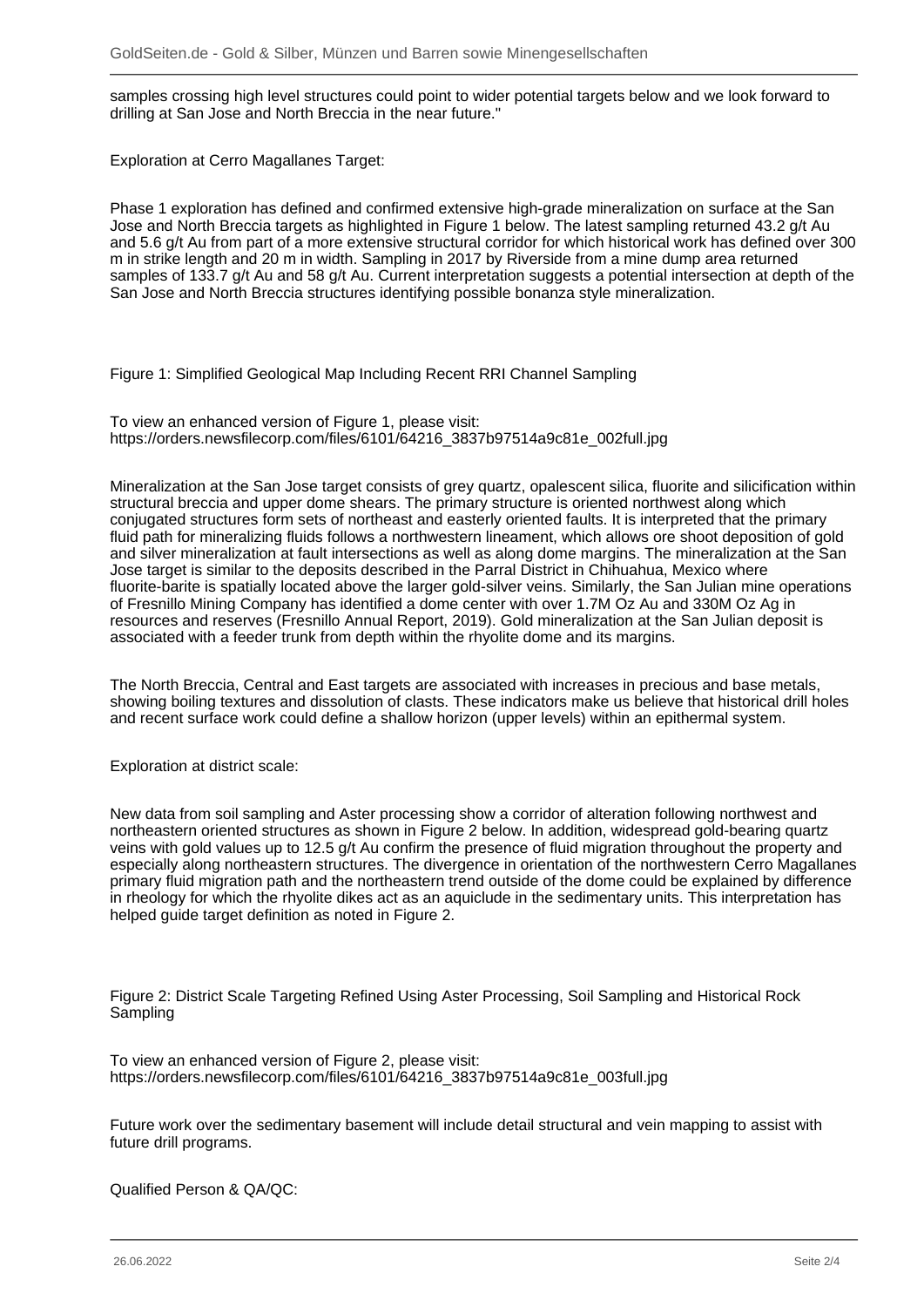The scientific and technical data contained in this news release pertaining to the Cecilia Project was reviewed and approved by Freeman Smith, P.Geo, a non-independent qualified person to Riverside Resources, who is responsible for ensuring that the geologic information provided in this news release is accurate and who acts as a "qualified person" under National Instrument 43-101 Standards of Disclosure for Mineral Projects.

Rock samples collected at Cecilia were taken by Riverside geologists to the Bureau Veritas Laboratories in Hermosillo, Mexico. The samples were prepared in Hermosillo and the pulps transported to Bureau Veritas' laboratory in Vancouver, Canada for four acids for 45 element ICP/ES-MS analysis. As part of a QA/QC program standard samples were randomly inserted into the sample stream prior to being sent to the Hermosillo laboratory.

Regarding previous historical operators work on the Cecilia Project. The reliability of historical data is uncertain but is considered to be relevant by Company management as a portion of the historical sampling was resampled and verified; however, there is a risk that the Company's confirmation work or future drill testing may produce results that substantially differ from the historical results.

The reader is cautioned that rock grab samples are selective in nature and may not represent the true grade and or style of mineralization across the property. Historical information contained in this news release and included figures regarding the Cecilia project is reported for historical reference only.

About Riverside Resources Inc.:

Riverside is a well-funded exploration company driven by value generation and discovery. The Company has no debt and less than 68M shares outstanding with a strong portfolio of gold-silver and copper assets in North America. Riverside has extensive experience and knowledge operating in Mexico and Canada and leverages its large database to generate a portfolio of prospective mineral properties. In addition to Riverside's own exploration spending, the Company also strives to diversify risk by securing joint-venture and spin-out partnerships to advance multiple assets simultaneously and create more chances for discovery. Riverside has additional properties available for option, with more information available on the Company's website at www.rivres.com.

ON BEHALF OF [Riverside Resources Inc.](/minen/1564--Riverside-Resources-Inc)

"John-Mark Staude"

Dr. John-Mark Staude, President & CEO

For additional information contact:

John-Mark Staude President, CEO [Riverside Resources Inc.](/minen/1564--Riverside-Resources-Inc) info@rivres.com Phone: (778) 327-6671 Fax: (778) 327-6675 Web: www.rivres.com

Raffi Elmajian Corporate Communications [Riverside Resources Inc.](/minen/1564--Riverside-Resources-Inc) relmajian@rivres.com Phone: (778) 327-6671 TF: (877) RIV-RES1 Web: www.rivres.com